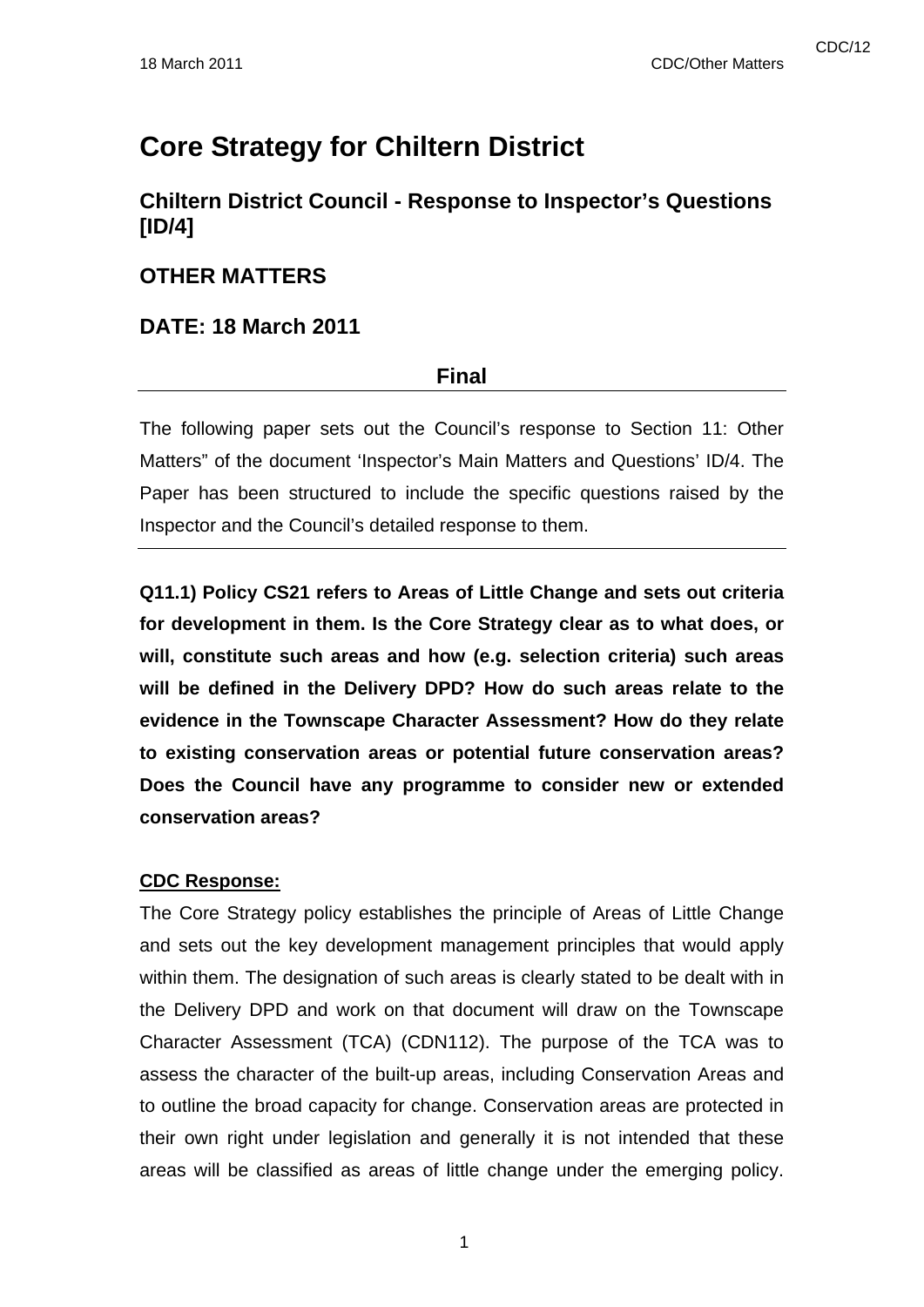The Council currently has no programme to consider new or extended Conservation Areas, but does not rule out future action on this issue.

**Q11.2) How will Areas of Little Change relate to the areas designated under Local Plan policy H4 Established Residential Areas of Special Character? Will these areas be reviewed? The criteria in policy CS21 overlap with those of policy H4. Should the latter policy be superseded or should the Core Strategy focus on the principles of selecting and identifying such areas and leave the details of the development control criteria to the Delivery DPD?** 

#### **CDC Response:**

The established Residential Areas of Special Character areas will be reassessed as part of the Delivery DPD, taking account of the Townscape Character Assessment and any other relevant evidence. Policy CS21 establishes the context for that review. It is intended that the boundaries of Areas of Little Change will be set out in the Delivery DPD. Policy H4 will be superseded once the Delivery DPD has been adopted. The delineation of the areas of little change, which inevitably would involve debate about the precise boundaries was not considered to be a strategic matter that should be dealt with in a Core Strategy.

**Q11.3) In policy CS24 (Biodiversity) is mitigation of potential adverse impacts given appropriate recognition in the sequence of considerations, in the light of the advice in PPS9 Key Principles vi)?** 

#### **CDC Response:**

The Council considers that the final bullet point of policy CS24 gives appropriate recognition to the mitigation (or compensation) of potential adverse impacts on Biodiversity within the District, in line with Key Principle vi) of PPS9. The Council notes that neither of the two key statutory bodies concerned with biodiversity - Natural England (485957) and BBOWT (414840) - voiced any concerns over the wording of this policy. Further, the

2